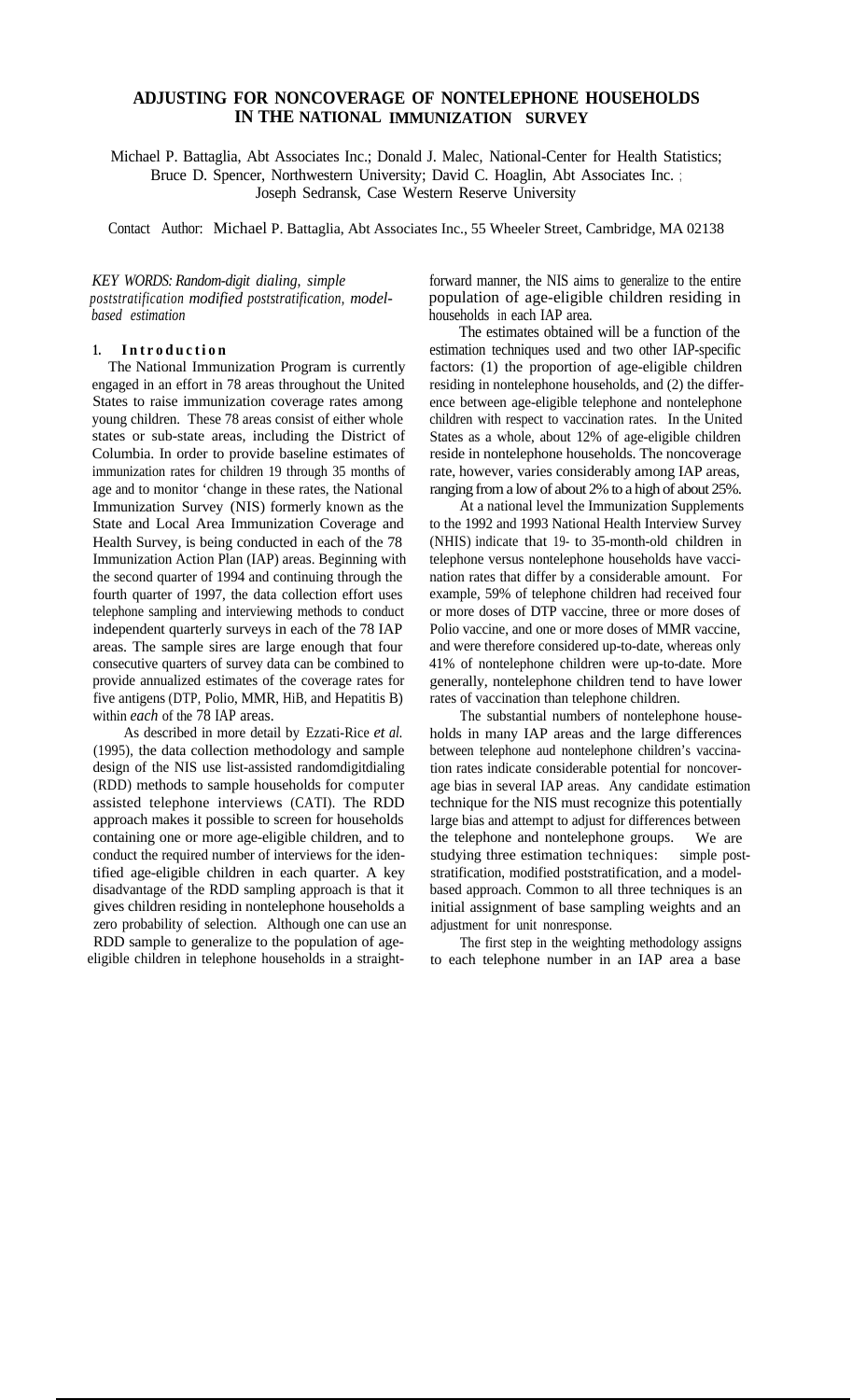sampling weight, equal to the reciprocal of the probability of selection. Because the probability of selecting a household in an RDD sample is proportional to the number of distinct telephone numbers associated with the household, we divide a child's base weight by the number of nonbusiness voice-use telephone numbers in the child's household (up to a maximum of three). Unit nonresponse can occur at several stages in the interviewing process, and the amount of information available about a nonresponding phone number varies with the stage. We apply a simpliied weighting-class adjustment methodology, dividing the population into subgroups and applying multiplicative factors to the weight, for three categories of noninterviews: residential status of the telephone number unknown, household reached but nothing more known, and eligible household reached but nonresponse questionnaire not completed. Thus each of the three estimation methods starts with the nonresponse-adjusted base weights.

Sections 2, 3, and 4 discuss simple poststratification tion, modified poststratification, and model-based estimation, respectively. Section 5 compares the resulting estimates of immunization coverage and considers some areas for further research.

### 2. **Simple Poststratification**

A widely-used estimation technique for an RDD sample is to poststratify the nonresponse-adjusted base sampling weight. That is, the weighted distribution of the completed interviews is brought into agreement with the population control totals for a specific set of poststratification cells. For the present survey, the population control totals come from National Center for Health Statistics natality data files. The general idea behind poststratification is to select variables that are related to unit nonresponse and/or noncoverage and are correlated with the key subject-matter variables. The natality data include variables such as date of birth, race of mother, Hispanic origin of mother, and education of mother. These variables, as demonstrated in an analysis of the 1992 and 1993 NHIS, are related to noncoverage and vaccination status.

Simple poststratification assumes that the percentage vaccinated within each poststratification cell is the same for both telephone and nontelephone children. The NIS produces several estimates of vaccination coverage. Most can be characterized as uptodate estimates; that is, a child is considered uptodate if he or she has received at least a specified number of vaccinations of a particular type. One of the primary estimates of vaccination coverage is the percentage of children that are 4:3: 1 up-to-date (i.e., 4 or more DTP, 3 or more Polio, 1 or more MMR). Our analysis of the 1992 and 1993 NHIS indicated that the percentage of 19- to 35-monthold children that are 4:3:1 up-to-date is lower for nontelephone children than for telephone children within the categories of the potential poststratifiers. This suggests that simple poststratification techniques will be only partially successful in eliminating noncoverage bias.

Simple poststratification requires population control totals that correspond to variables collected in the survey questionnaire. These variables include state and county of residence, race of child, Hispanic origin of child, age of child in months, race of mother, Hispanic origin of mother, and education of mother. The NCHS natality data are the best source of the desired population control totals.

The NIS has been used to form estimates of vaccination coverage for Q2, Q3, and Q4 of 1994 combined. The vital-statistics data for each set of vaccination coverage estimates are defined by choosing the range of dates of bii that corresponds to children 19 to 35 months of age as of the midpoint of the estimation time period.

Estimation for Q2, Q3, and Q4 of 1994 used poststratification cells based on the education of the mother, the race/ethnicity of the mother, and the age of the child. The number of cells varied among IAP areas.

Use of the natality data file to form the required population control totals has some limitations. First, the natality file provides a universe of live bii, and therefore it does not reflect a reduction in the population of children from infant mortality. To adjust for infant mortality, state-specific infant mortality rates by race group are applied to the vital-statistics data.

Second, the natality file will not reflect children born outside the United States who immigrate to this country before reaching the age of 19 to 35 months. This immigration increases the population size of children, and the effect is likely to vary considerably from IAP area to IAP area. The Public Use Microdata Samples (PUMS) from the 1990 Census are used to estimate the number of two-year-olds in each state who were born outside the United States.

Third, the natality file records state, county, and city of residence at time of birth. Children may move from one IAP area to another by the time they reach 19 to 35 months of age. The average annual interstate migration rate for children in the one- to four-year-old age group is 3.6%. The PUMS and vital-statistics data are used to estimate in-migration and out-migration in each IAP area.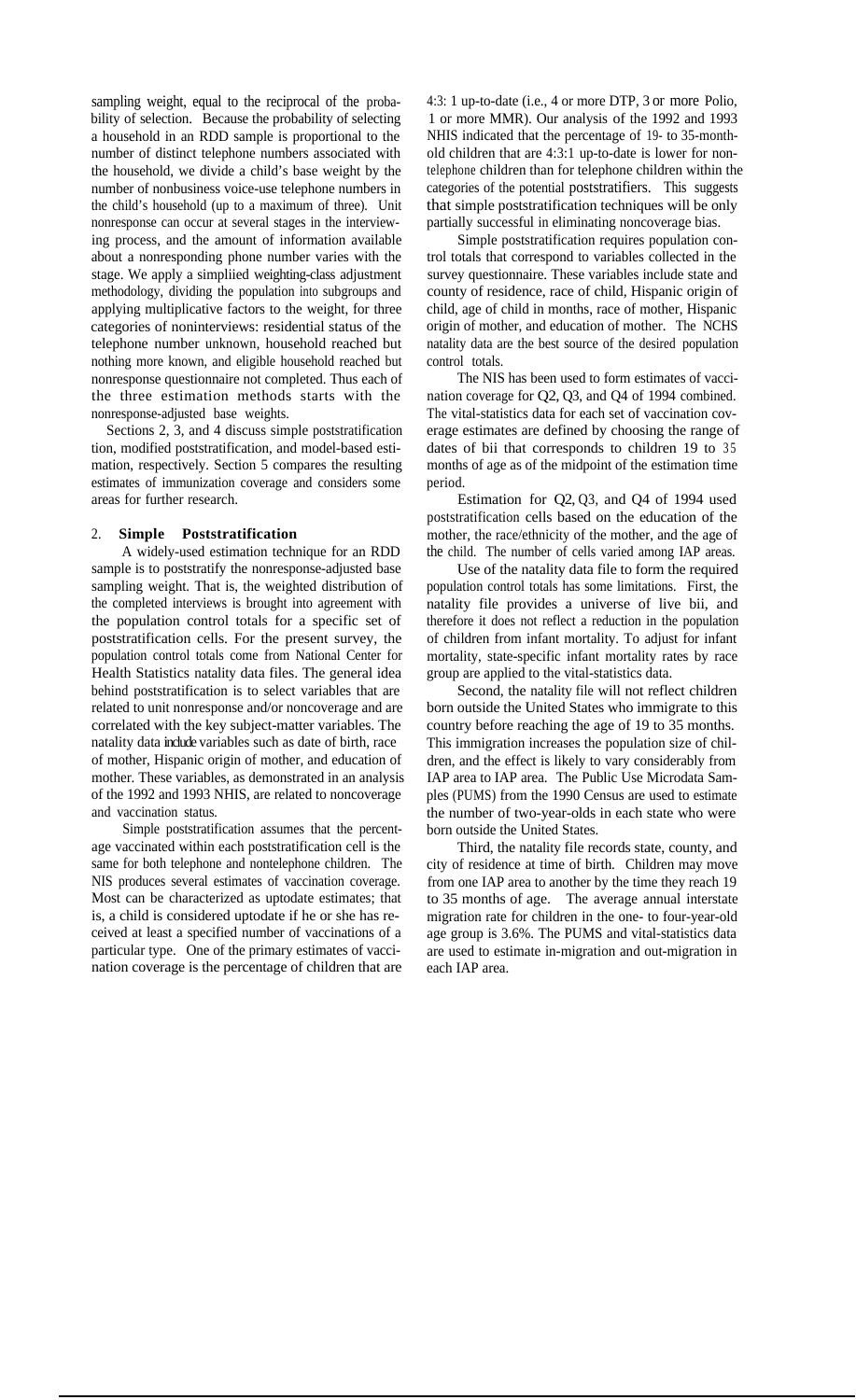Using the adjustment procedures described above, the distribution of births is tabulated for the poststratification cells in each IAP area. These counts provide the population control totals used for Q2, Q3, and Q4 of 1994.

## 3. **MODIFIED Poststratification**

The analysis of the 1992 and 1993 NHIS indicated that the relationship between telephone ownership and the various uptodate vaccination coverage variables cannot completely be accounted for by individual-level demographic and socioeconomic variables or by countylevel demographic, socioeconomic, and health-carerelated variables. This implies that, within the poststratification cells developed from the natality data file, the up-to-date vaccination rates differ between telephone and nontelephone children. It is therefore likely that the simple poststratification technique will be only partially successful in reducing noncoverage bias. Is there a way to achieve additional bias reduction within the poststratification framework? At a national level, the NHIS Immunization Supplement (an in-person interview survey) can provide estimates of vaccination rates for telephone and nontelephone children for the various poststratification cells. This information can in turn be used to split each poststratification cell into two subcells: one representing up-to-date children, and the other representing children who are not up-to-date. Poststratification then can be used to adjust the weights of the children within these subcells. The resulting weights should yield some further reduction of noncoverage bias.

For a given IAP area, the natality data file yields the number of children in poststratification cell g. This control total,  $N_g$  can be split into estimated telephone and nontelephone totals by applying (from the 1990 Census)  $P_{\rm g}$ , the proportion of children in poststratification cell g that reside in telephone households. From  $N_{\rm s}$ and  $P_{\rm s}$  one obtains the estimated number of children in nontelephone households,  $N_{\text{g0}} = N_{\text{g}}(1 - P_{\text{g}})$ , and the estimated number of children in telephone households,  $N_{\mathbf{g}1} = N_{\mathbf{g}} P_{\mathbf{g}}.$ 

Using the NIS sample of telephone children and the 1992 and 1993 NHIS national samples of telephone children, the ratio of the two up-to-date rates on the 4:3: 1 vaccination series was formed:

$$
r_{21g}^{(431)}/r_{11g}^{(431)},
$$

where  $\mathbf{r}_{21e}^{(431)}$  is the IAP-specific NIS up-to-date rate for telephone children in poststratification cell g and  $r_{11}^{(3)}$ is the corresponding NHIS national uptodate rate.

The NHIS also yields the national up-to-date rate for nontelephone children in poststratification cell g,  $t^{(431)}$ . With this information, one can develop an estimate tof the number of children that are 4:3:1 up-to-date in poststratification cell g of each IAP area:

$$
\hat{N}_{g}^{(431)} = \hat{N}_{g1}r_{21g}^{(431)} + \hat{N}_{g0}(r_{21g}^{(431)}/r_{11g}^{(431)})r_{10g}^{(431)}.
$$

Its complement,  $N_e - \hat{N}_e^{(431)}$ , equals the estimated number that are not up-to-date. Thus, splitting each poststratification cell into two subcells allows the children to receive a poststratified weight that is a function of whether they are up-to-date. If certain poststratification cells within an IAP area tend to have a higher than average proportion of nontelephone children and the nontelephone children have a lower 4:3: l-up-to-date rate than telephone children in that cell, the not-up-to-date children in that cell will receive a higher poststratification weight adjustment than the children who are up-todate.

Some algebraic manipulation gives the modified poststratification adjustment factor in the up-to-date subcell,

$$
P_g + (1 - P_g)(r_{10g}^{(431)} / r_{11g}^{(431)}),
$$

and a somewhat more complicated expression in the notuptodate subcell.

Although the modified poststratification technique offers the potential for a greater reduction of noncoverage bii, it has two major limitations. First, it relies on the ratio of national up-to-date estimates from the 1992 and 1993 NHIS for the poststratification cells in all IAP areas. These national ratios may not apply to the individual IAP areas; but the NHIS is not large enough to produce the up-to-date ratios at, say, the Census Region level. Second, the approach takes only one survey vaccination measure, 4:3:1-up-to-date, into account in forming the subcells. Other vaccinations such as HiB are not incorporated into the adjustment.

### 4. **MODEL-BASED Estimation**

The NHIS is too sparsely spread over the IAP areas to allow for direct estimates of the relationships of the vaccination rates for nontelephone to telephone children in each individual IAP area. Instead, a statistical model can take into account the characteristics of the individual children in the NHIS and also allow for geographic variation not accotmted for by those characteristics. Ultimately the model can be applied to the data from the individual children in the NIS. In this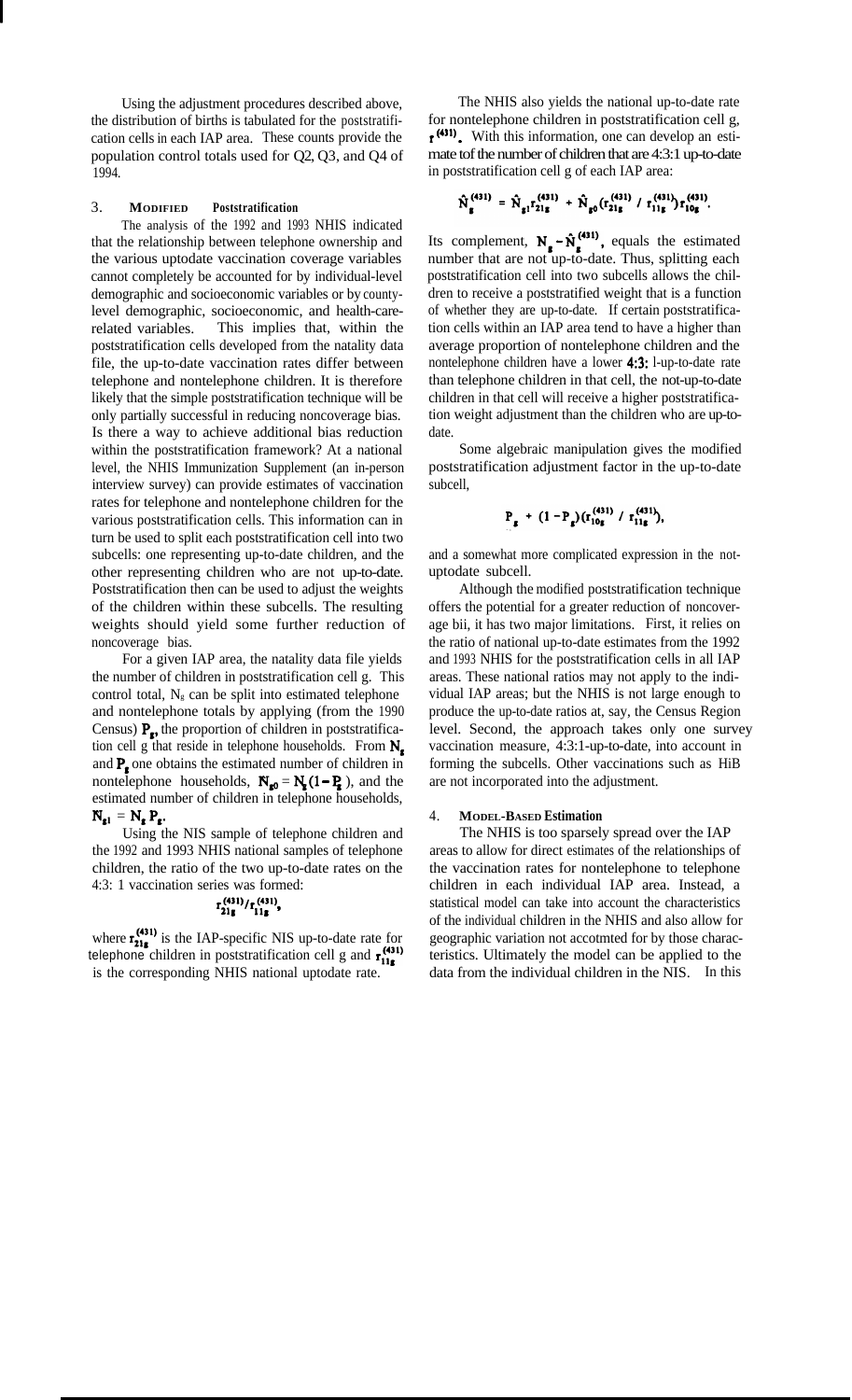way the model-based approach works with the data at a finer level of detail than is possible with simple or modified poststratification.

## **Logic of the Model**

Within poststratification cell g we cross-classify the population of age-eligible children according to whether the household has a telephone and whether the child is up-to-date on a particular vaccination, v:

- $N_{\rm gl}^{(v)}$ vaccinated telephone children  $N_{g0}^{(v)}$ vaccinated nontelephone children
- $\tilde{N}_{\rm g1}^{\rm (v)}$ unvaccinated telephone children
- $\tilde{N}_{g0}^{(v)}$ unvaccinated nontelephone children

Considering vaccinated and unvaccinated children separately, we use the NHIS data on telephone and nontelephone children to develop models that allow us to estimate  $N_{\rm g0}^{(\nu)}$  and  $\tilde{N}_{\rm g0}^{(\nu)}$  from the NIS data.

We illustrate the role of the model for vaccinated children. For child i with nonresponse-adjusted base sampling weight  $W_i$ , the strategy is to adjust  $_i$  W to reflect the overall probability that a vaccinated child is selected into and participates in the NIS. From an extensive list of child-level and county-level variables that are available in the data from both the NHIS and thee NIS, we use the NHIS data to develop a logit model for T(X), the probability that a vaccinated child with characteristics x (the variables in the model) resides in a telephone household. (We assume that  $\tau(x)$  is the same at the time of the NIS as in the NHIS.) A vaccinated child with characteristics  $\mathbf{x}_i$  has (estimated) probability  $f(x_i)$  of residing in a telephone household and probabiity  $1-\hat{\tau}(x)$  of residing in a nontelephone household. Here  $\hat{\tau}(x_i)$  is the result of evaluating  $t(x)$  from the NHIS logit model at  $\mathbf{x}_i$ , the characteristics of child i in the NIS. The probability that child i is selected into and responds to the NIS, given that he or she resides in a telephone household, is  $1/W_i$ . Thus the overall probability is  $\hat{\tau}(x_i)/W_i$ , and taking the reciprocal yields the weight  $W_i/f(x_i)$ .

For unvaccinated children a parallel development produces an adjusted weight in the same form. Then, by applying a common multiplicative factor to the adjusted weight for each NIS child in poststratification cell g (vaccinated and unvaccinated), we bring the weighted sample total into agreement with the population control total for cell g. This step implicitly yields estimates of

$$
N_g^{(v)} = N_{g1}^{(v)} + N_{g0}^{(v)}
$$
 and  $\tilde{N}_g^{(v)} = \tilde{N}_{g1}^{(v)} + \tilde{N}_{g0}^{(v)}$ .

### **Implementation**

**Because** telephone status at the individual level is dichotomous, a binomial logit model is appropriate for the 1992 and 1993 NHIS data. Specifically, the random-effects logit model is

$$
\ln \{ \tau_i / (1 - \tau_i) \} = x_i \beta + \delta_{\mathbf{e}(i)}
$$

where c(i) is the county for child i,  $\tau_i$  is the probability that the household of child i has a telephone,  $\mathbf{x}_i$  is a (row) vector of individual-level and county-level variables (which may include indicators for demographic groups), and the  $\delta_c$  are independently and identically distributed as  $N(0, \sigma_0^2)$ . For counties represented in the NHIS data, the estimated county effects,  $\delta_{\alpha(1)}$ , allow for geographic variation beyond that accounted for by the variables in  $\mathbf{x}_i$ . The variance  $\sigma_{\delta}^2$ , when estimated, allows one to assess the error in applying the nontelephone adjustment to all IAP areas.

### **Building the Actual Model**

In developing estimates from the NIS data for Q2, Q3, and Q4 of 1994, the modeling was based on one vaccination measure, 4:3:1-up-to-date, and on three demographic groups that combined the age of the child and the education of the mother. A single model (with some indicator variables and interactions) emerged as adequate for the full data set, combiig vaccinated and unvaccinated children in all three demographic groups.

The randomeffects model resulted from first building a fixed-effects model and then using the same explanatory variables in a random-effects model that incorporated county effects. Approximate maximumlikelihood estimates for  $\beta$ , the  $\delta_{\alpha}$ , and  $\sigma_{\delta}^2$  are obtained by identifying the  $\delta_{\alpha 0}$  as missing values and using the EM algorithm (see Stiratelli et al., 1984). The estimate of  $\sigma_{\delta}^2$  was small; hence, the additional variation in the estimate from local effects was assumed to be negligible.

#### **Calculating Model-Based Estimates**

For each variable in the random-effects model, the definition in the NIS data is essentially the same as in the NHIS data. Then, for each child in the NIS, the estimate of  $\tau_i = \tau(x_i)$  is

$$
\mathbf{t}_{i} = \exp \left\{ \mathbf{x}_{i} \boldsymbol{\beta} + \boldsymbol{\delta}_{\mathbf{o}(i)} \right\} / [1 + \exp \left\{ \mathbf{x}_{i} \boldsymbol{\beta} + \boldsymbol{\delta}_{\mathbf{o}(i)} \right\} ]
$$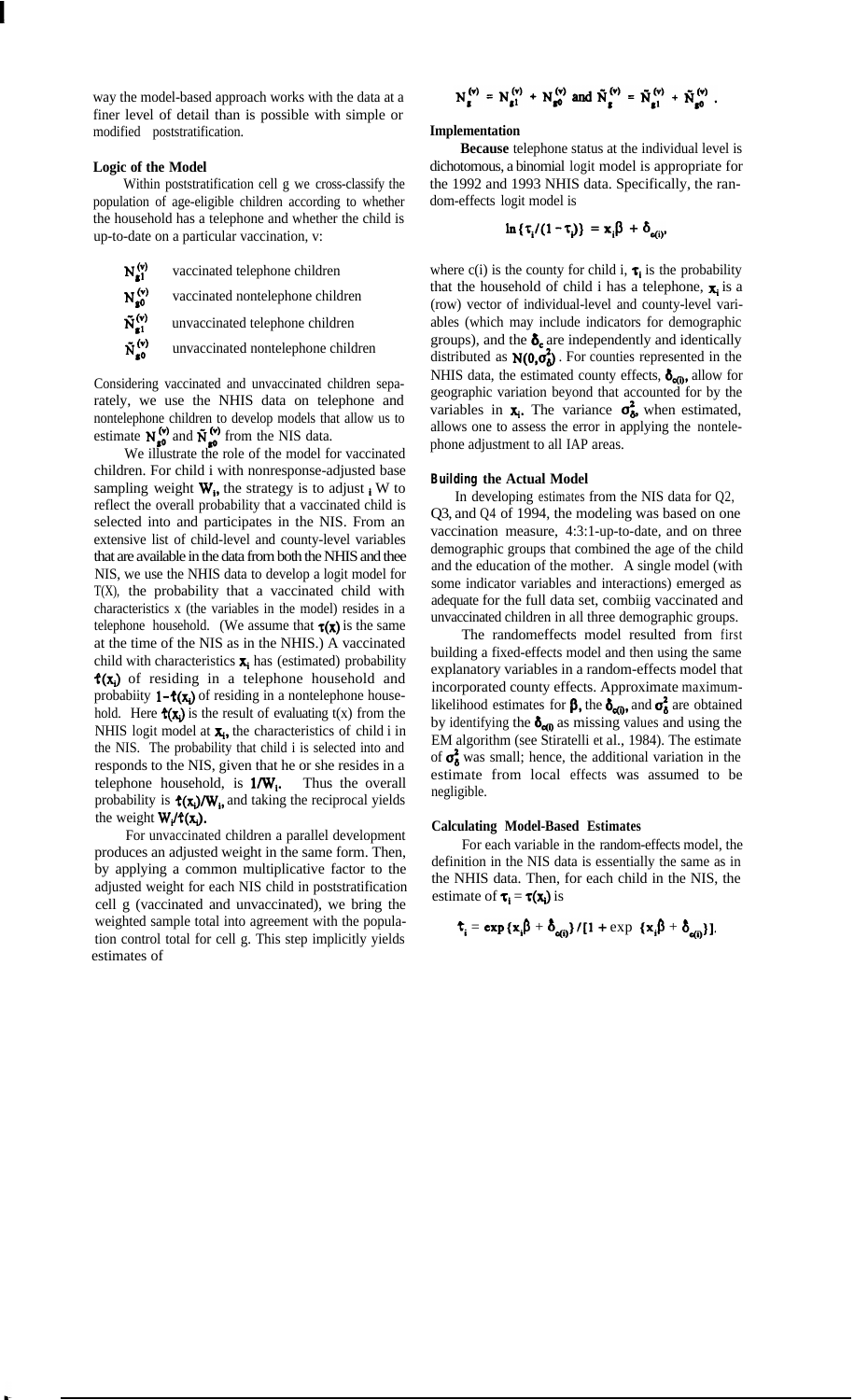(When the child's county, c(i), is not represented in the 1992 or **1993** NHIS data, the maximum-likelihood estimate is  $\delta_{\mathbf{q}(\mathbf{i})} = \mathbf{0}$ .) Multiplying the child's nonresponse-adjusted base sampling weight, W,, by **l/t,** yields the model-based weight  $W_i/f_i$ . This step adjusts the weight of a child in a telephone household to account for similar children in nontelephone households. Within each of the 78 IAP areas, the above model-based weights are summed within each poststratification cell and then adjusted so that their sum matches the control total derived from vital statistics.

## 5. **C ONCLUSIONS**

If no NHIS estimates of immunization status were available, simple poststratification would be our preferred method of adjusting for noncoverage of nontelephone households. Simple poststratification generally reduced the estimated immunization levels, with an average decreasing from 56.6% to 55.7% or .9% (see Table 5.1). Some few IAPs had their estimates increase, whereas others had varying amounts of decrease. The root-mean-square (RMS) sire of the change was 1.3% (see Table 5.2).

The availability of the NHIS estimates for both telephone and nontelephone households allows us to use modified poststratilication. The modified poststratification lowered the simple poststratified estimate for each IAP. After the modified poststratification, the average change from the unpoststratified estimate was a decrease of 2.22, and the RMS size of the change was 2.5%.

The modified poststratification would suffice for national estimates, but it fails to reflect local variability in the up-to-date ratios for telephone and nontelephone households. Use of model-based weights was intended to account for that variability. Indeed, the model-based weights changed the overall level of the immunization estimates only slightly, with the mean over IAPs a scant .l % higher than it was under the modified poststratified weighting. As expected, however, many individual IAP estimates changed by larger amounts. The standard deviation (over IAPs) of the change in estimate was .7% when the weighting was changed from simple poststratification to modified poststratification or when the weighting was changed again from modified poststratification to model-based weighting. These changes are fairly large in light of the standard deviation of the IAP estimates, which was 4.7% or 4.8% under any one of the weightings (Table 5.1).

It might seem surprising that the model-based weighting did not introduce more IAP-to-IAP variation in the estimates (compared to modified poststratification), because the model-based weighting employed additional IAP-level and county-level covariates for making the coverage adjustments. A possible explanation is that, although the model-based adjustments should increase the variability of the expected values of the IAP estimates for nontelephone households, they will not necessarily increae the variability of the overall estimates for the IAPs. Assume that the modified poststratified and model-based 4:3: 1 estimates cover the full population of telephone and nontelephone children in an IAP area, and that the simple poststratified estimates cover only the telephone population. Knowledge of the proportion of children 19 to 35 months of age in the IAP area allows one to solve for the implied nontelephone modified poststratified 4:3: 1 estimate and the implied nontelephone model-based 4:3: 1 estimate. The results shown in Table 5.3 indicate that the coefficient of variation of the nontelephone model-based 4:3:1 estimates is 53% higher than the CV of the nontelephone modified poststratified 4:3: 1 estimates.

Future research on this front will attempt to improve the logit models underlying the model-based weighting, and to extend the modeling to vaccinations other than the 4:3:1 series. Each model-based adjustment is specific to the particular vaccination for which the model was fit. It may be useful to fit the individual models for each vaccination, derive the model-based weights, and use them to form alternative marginals for the IAPs. One could then attempt to rake a single set of model-based weights, such as the 4:3:1 model-based weights discussed here, to match the marginal distributions. Alternatively, one could construct a model for the 4:3:1 series that also includes indicators for other vaccinations.

### **References**

Ezzati-Rice, T.M., Zell, E.R., Battaglia, M.P., Ching, P.L.Y.H., and Wright, R.A. (1995) "The Design of the National Immunization Survey." 1*995 Proceedings of the Section on Survey Research Methods* Alexandria, VA: American Statistical Association.

Stiratelli, R., Laird, N., and Ware, J. (1984) "Random-, Effects Models for Serial Observations with Binary Response," *Biometrics* 40, 961-971.